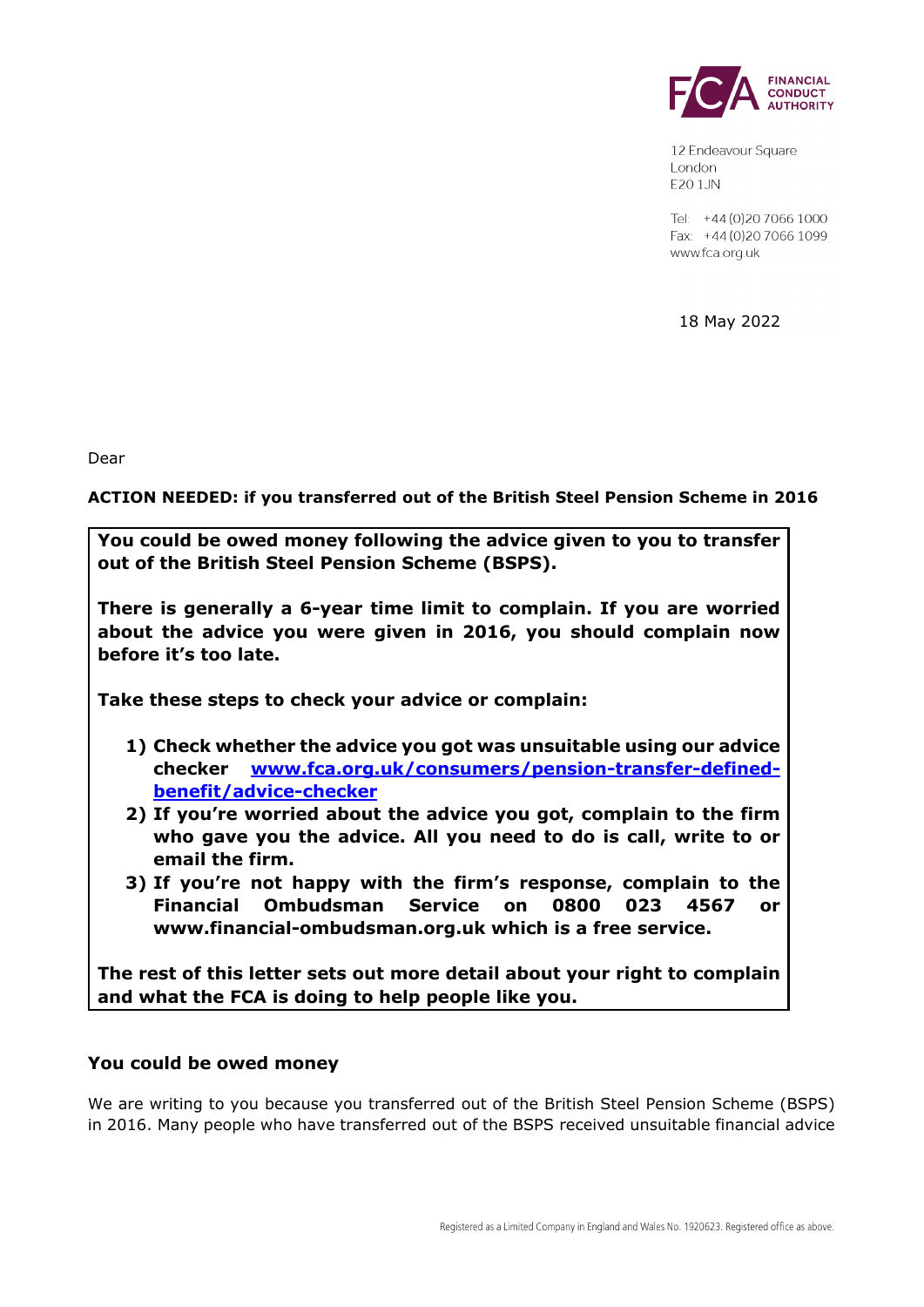and could be entitled to compensation. You could be one of them. We encourage you to consider the content of this letter and to act as soon as possible.

The Financial Conduct Authority (FCA) regulates financial advisers in the UK. We make the rules that financial advisers must follow and hold firms to account where they fall short. To help former BSPS members who received unsuitable financial advice to transfer their pension, we are consulting on a consumer compensation scheme (the scheme). If the scheme is implemented in line with our proposals, then financial advice firms who advised members of the BSPS between **26 May 2016 and 29 March 2018** will have to review their advice. If the advice they gave was unsuitable, then the firms will have to calculate if they owe compensation. If we introduce the scheme, we expect it to come into force in early 2023. There is a possibility that the advice you received **will not be covered** by the proposed scheme because too much time has passed since you received the advice.

### **What you need to do**

## **Generally, there is a 6-year time limit to complain about the advice you have received. This time limit may be about to expire. Therefore, you need to act quickly.**

You should consider whether your advice was suitable or not based on your needs. You can visit our advice checker (detailed in our annex) to check whether your advice was suitable or not. If you feel you have received unsuitable advice, then you should consider complaining as soon as possible and request any compensation you may be potentially due.

We appreciate this may be disappointing. Therefore, to avoid missing out on any potential compensation that may be due to you it is important you act now.

We have set out more information on how to complain and the time limit to make a complaint in the annexes in this letter. If you are unsure about when your time limit ends you can approach the free and independent Financial Ombudsman Service to discuss your questions with them.

Yours sincerely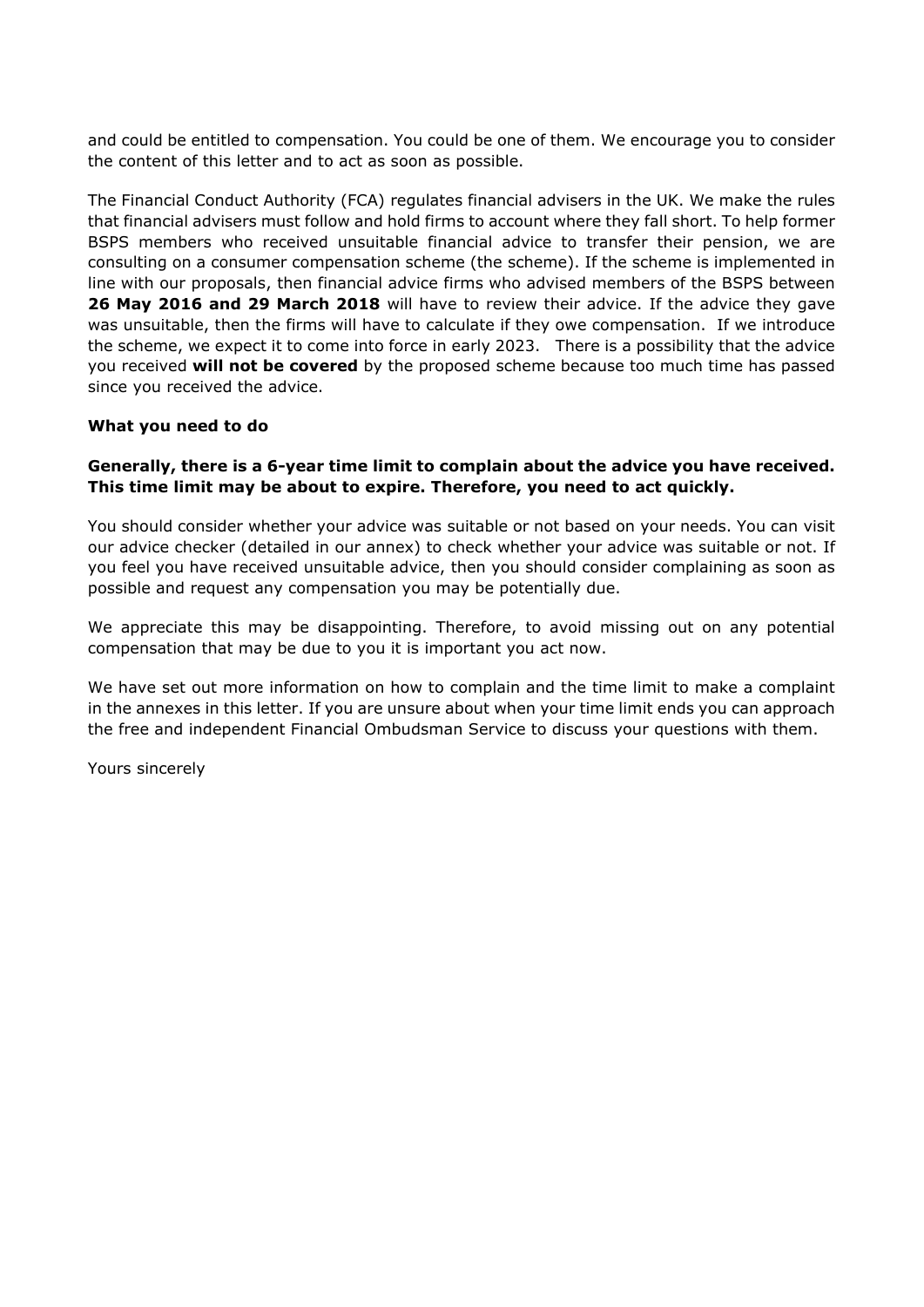## **How to make a complaint**

The enclosed advice checker is simple to use and will help you decide whether you may have received poor advice and whether to make a complaint. This is available online and also set out in a video at www.fca.org.uk/consumers/pension-transfer-defined-benefit/advice-checker

If you are unsure or have any questions you should contact MoneyHelper. This is a service provided by the Money and Pensions Service (MaPS) which is sponsored by the UK Government.

It is quick and simple to make a complaint and you do not need to use a claims management company (CMC) or a solicitor to do this, if you do you will have to share any compensation you receive with them.

- The **first step** is to complain to the firm that gave you the advice to transfer. Contact them as soon as possible in writing so you have a record of what you and they say. It is important that the firm acknowledges your complaint so ask them to promptly confirm they are considering it and follow up if they do not do this. They should respond to you within eight weeks with their final response.
- We **strongly encourage** you to visit the Financial Services Register to find the contact details for the firm who had advised you to transfer. Only use the contact details that you find on the Register, which will ensure that you are contacting the genuine firm. Please visit https://register.fca.org.uk/s/ for more information or contact us (contact details below) for any further assistance.
- Take the **second step** if you're not satisfied with the firm's response, or if it doesn't respond within eight weeks. The second step is to take your complaint to the free and independent Financial Ombudsman Service. It has a dedicated email contact point for British Steel Pension Scheme members - bspsqueries@financial-ombudsman.org.uk.

If you are not sure how to go about making the initial complaint to the firm, get in touch with the Financial Ombudsman Service and they may be able to help. If the company that advised you is **no longer trading,** you can submit a claim to the Financial Services Compensation Scheme (FSCS).

#### **STAY ALERT! Watch out for fraudsters**

As always, you should remain alert to the prospect of someone contacting you out of the blue about your pension. If someone contacts you suggesting they are from any of the organisations listed here, or your adviser, or anyone else, end the call and contact us or Money Helper directly. Do not give them any personal information.

#### **Where to find more information**

The contact details for organisations mentioned in this letter are:

- The FCA: 0800 111 6768 or online at www.fca.org.uk
- MoneyHelper: 0800 011 3797, https://www.moneyhelper.org.uk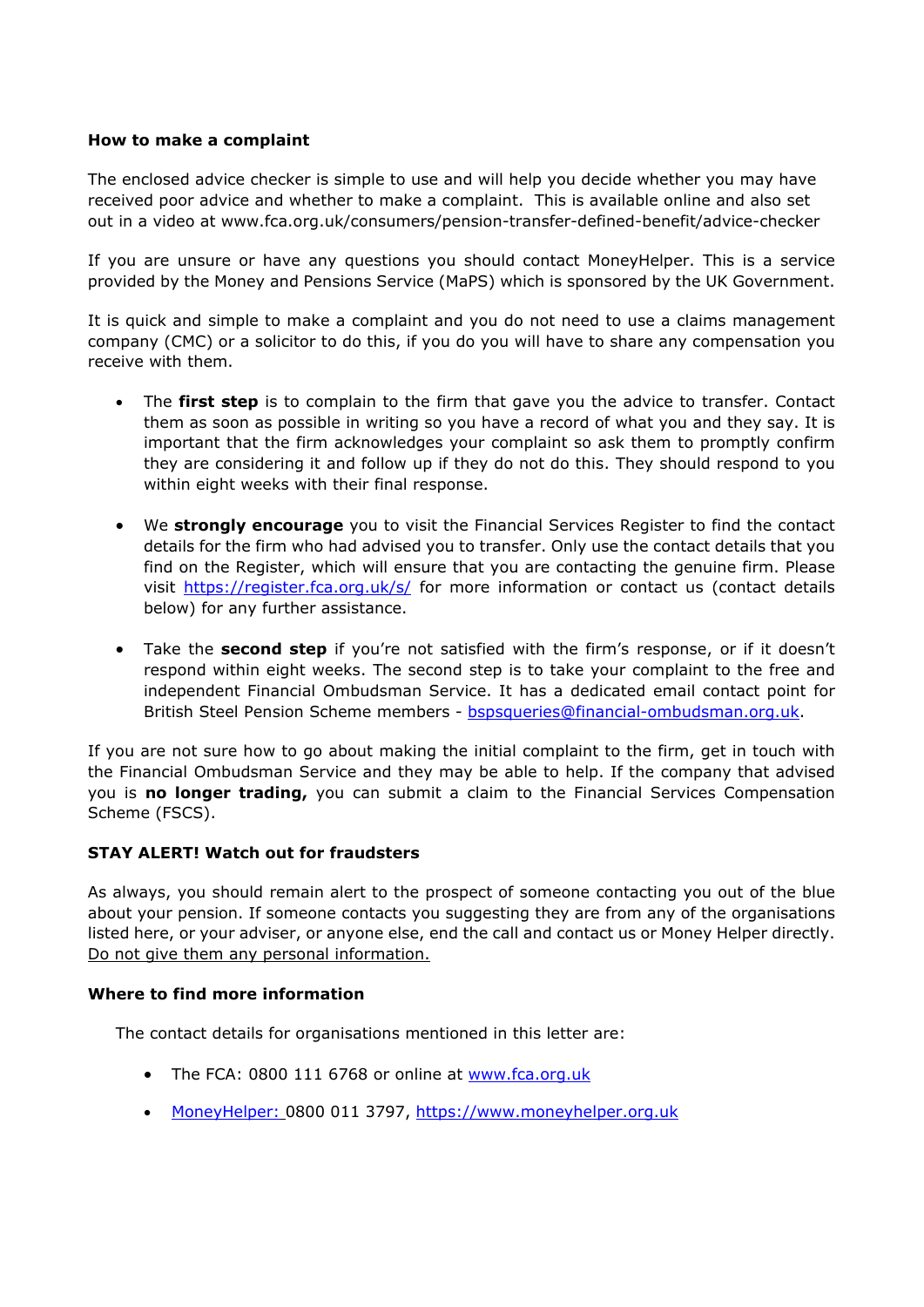- Financial Ombudsman Service: 0800 023 4567, www.financial-ombudsman.org.uk
- Financial Services Compensation Scheme: 0800 678 1100, www.fscs.org.uk

## **Information on time limits**

The following information sets out the general position on time limits and is for illustration only. If you are unsure about when your time limit ends you should contact the Financial Ombudsman Service to discuss your questions with them. For more detail on the rules, see the Financial Ombudsman website page about "Time limits" for complaints (www.financialombudsman.org.uk/consumers/expect/time-limits).

In general, there are two relevant time limits for bringing a complaint.

**The first one is 6 years after the date you transferred out of BSPS following advice to do so.** So, if you transferred out in June 2016 the first time limit is June 2022 and you should complain before then. If you are approaching this 6 year time limit, you should take the actions set out in the main body of the letter to consider whether the advice was suitable.

There is a possibility to extend the first-time limit by relying on the second time limit instead. However, the second time-limit is more complex and it is easier to complain within the 6 year time limit instead.

**The second time limit is 3 years after the date you became aware (or ought to reasonably have become aware) that you had a cause for complaint.** This depends on when you knew or ought to have reasonably known there was a problem about the advice the firm gave you. This is known as the "date of knowledge" and it depends on your particular circumstances. So, if you only found out that your firm may have given you unsuitable advice in December 2019 (and there were not reasons you ought to have been aware that the advice was unsuitable before) then you should complain before December 2022. The second time limit only helps if the 3-year period ends after the main 6-year time period.

Finally, in some cases, the FOS can extend time even beyond the limits above but there have to be "exceptional circumstances", which are rare.

# **Your data**

We obtained your personal data (your name and contact details) from your financial adviser to enable us to inform you of your rights to make a complaint if you feel you have been provided with poor advice. Your personal data was transferred to us by your financial adviser in accordance with UK data protection law and they have only provided us with the minimum amount of personal data necessary for us to write to you. The FCA holds your personal data in accordance with UK data protection law, as a data controller. We are only using your personal data under Article 6(1)(e) of the GDPR (which means it is necessary for the performance of a task carried out in the public interest) and Section 8(c) of the Data Protection Act 2018. We will keep your data for as long as it is necessary to fulfil our purpose of informing members of their right to make a complaint. To find out how the FCA uses personal data, or to contact us to raise any concerns about how we've used your data, please see our privacy notice https://www.fca.org.uk/privacy